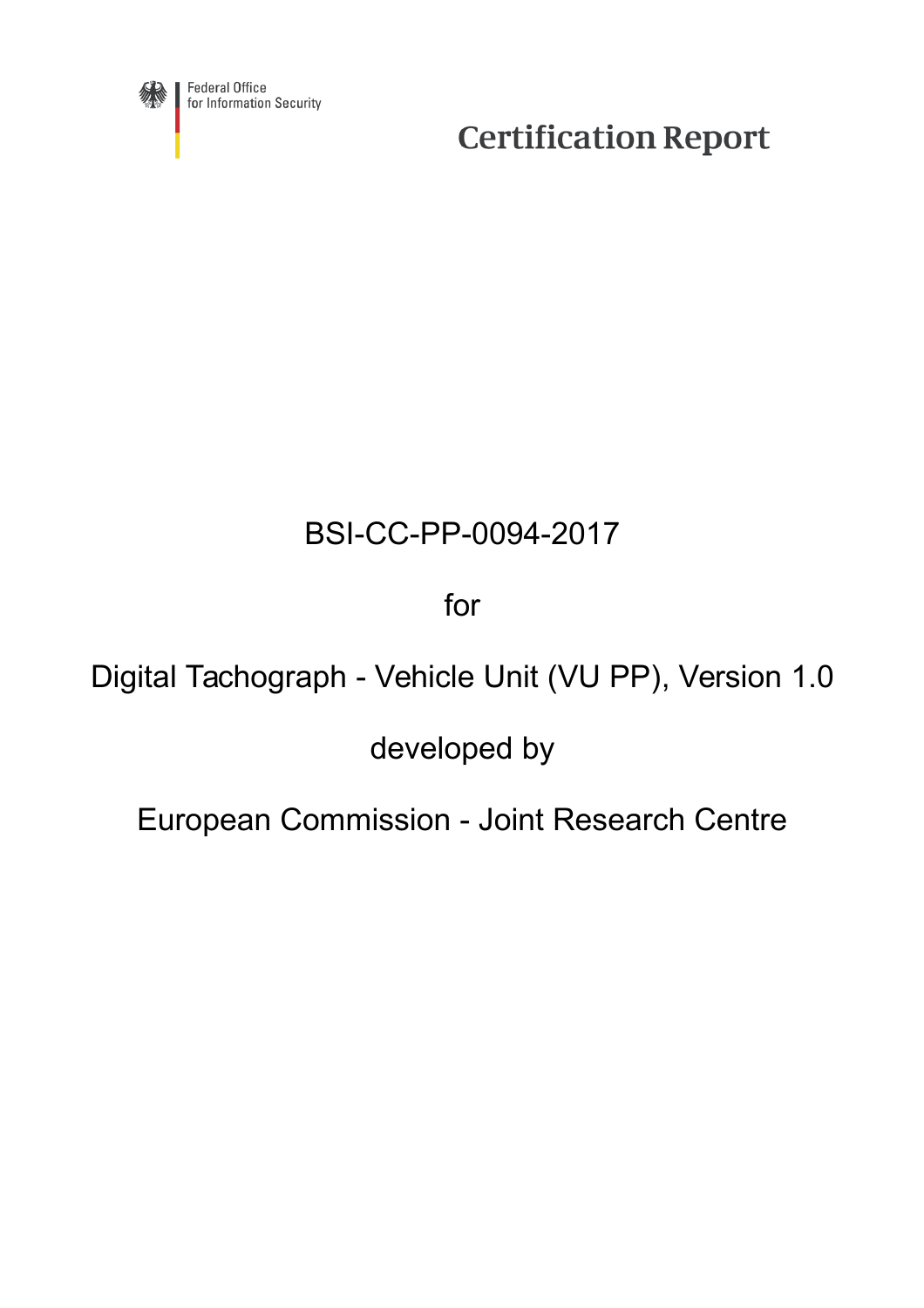Federal Office for Information Security (BSI), Postfach 20 03 63, 53133 Bonn, Germany Phone +49 (0)228 99 9582-0, Fax +49 (0)228 9582-5477, Infoline +49 (0)228 99 9582-111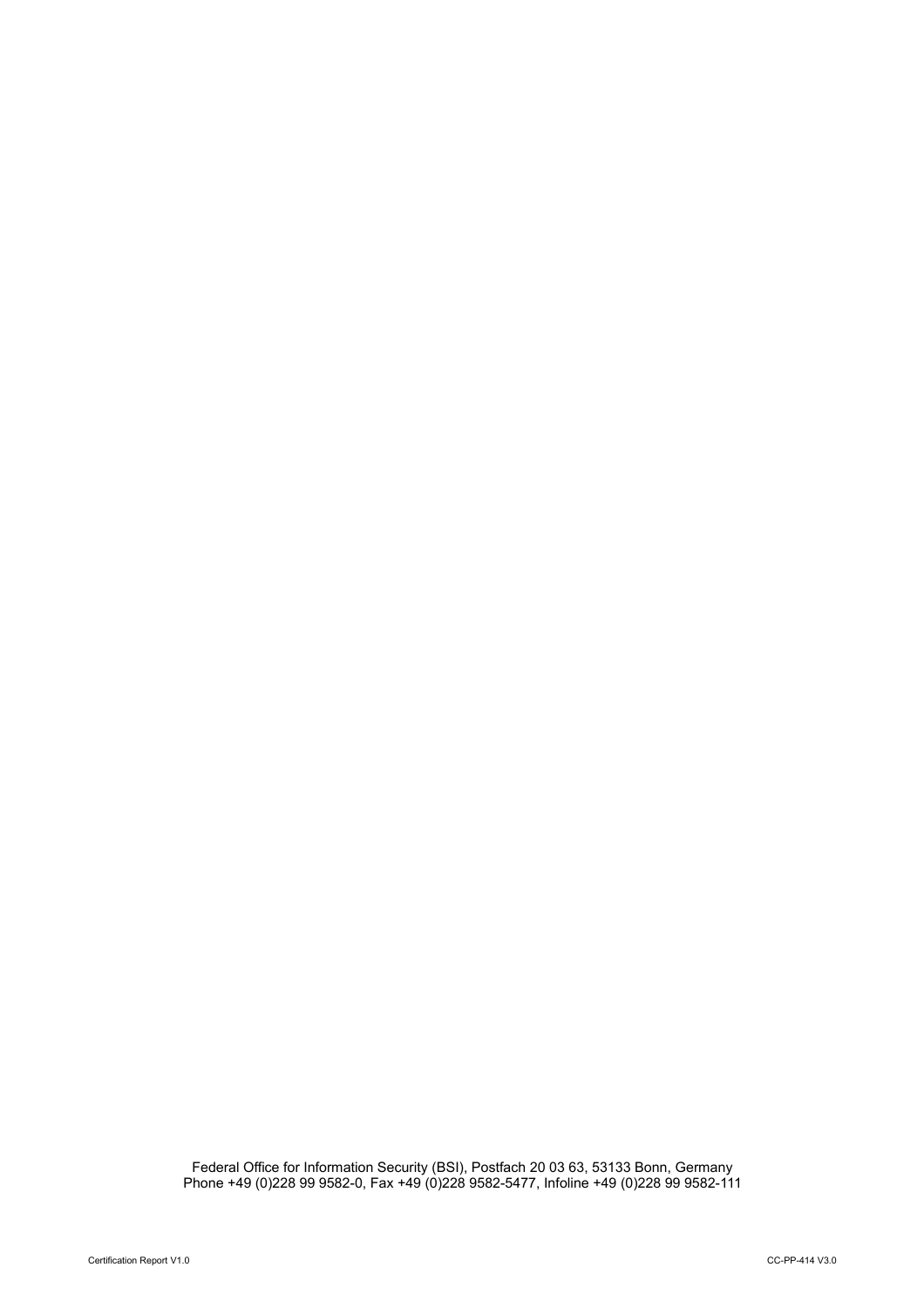

**Deutsches** erteilt vom



IT-Sicherheitszertifikat

Bundesamt für Sicherheit in der Informationstechnik

#### **BSI-CC-PP-0094-2017**

Common Criteria Protection Profile

**Digital Tachograph - Vehicle Unit (VU PP)** Version 1.0

developed by European Commission - Joint Research Centre

Assurance Package claimed in the Protection Profile: Common Criteria Part 3 conformant EAL 4 augmented by ATE\_DPT.2 and AVA\_VAN.5

Valid until 18 May 2027



The Protection Profile identified in this certificate has been evaluated at an approved evaluation facility using the Common Methodology for IT Security Evaluation (CEM), Version 3.1 for conformance to the Common Criteria for IT Security Evaluation (CC), Version 3.1. CC and CEM are also published as ISO/IEC 15408 and ISO/IEC 18045.

This certificate applies only to the specific version and release of the Protection Profile and in conjunction with the complete Certification Report.

The evaluation has been conducted in accordance with the provisions of the certification scheme of the German Federal Office for Information Security (BSI) and the conclusions of the evaluation facility in the evaluation technical report are consistent with the evidence adduced.

This certificate is not an endorsement of the Protection Profile by the Federal Office for Information Security or any other organisation that recognises or gives effect to this certificate, and no warranty of the Protection Profile by the Federal Office for Information Security or any other organisation that recognises or gives effect to this certificate, is either expressed or implied.

Bonn, 19 May 2017 For the Federal Office for Information Security

Bernd Kowalski Head of Department



Common Criteria **Recognition** Arrangement

**Bundesamt für Sicherheit in der Informationstechnik**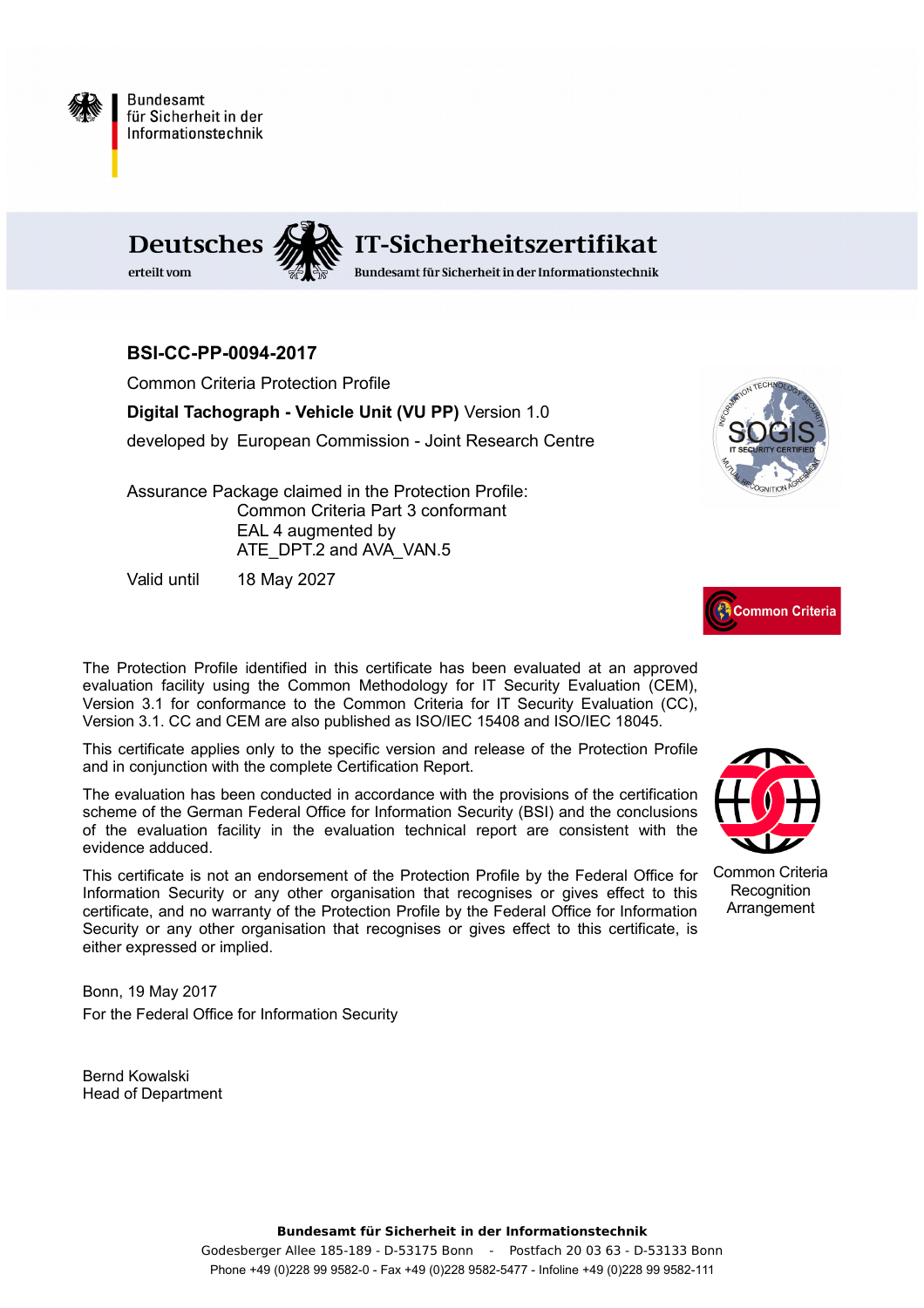This page is intentionally left blank.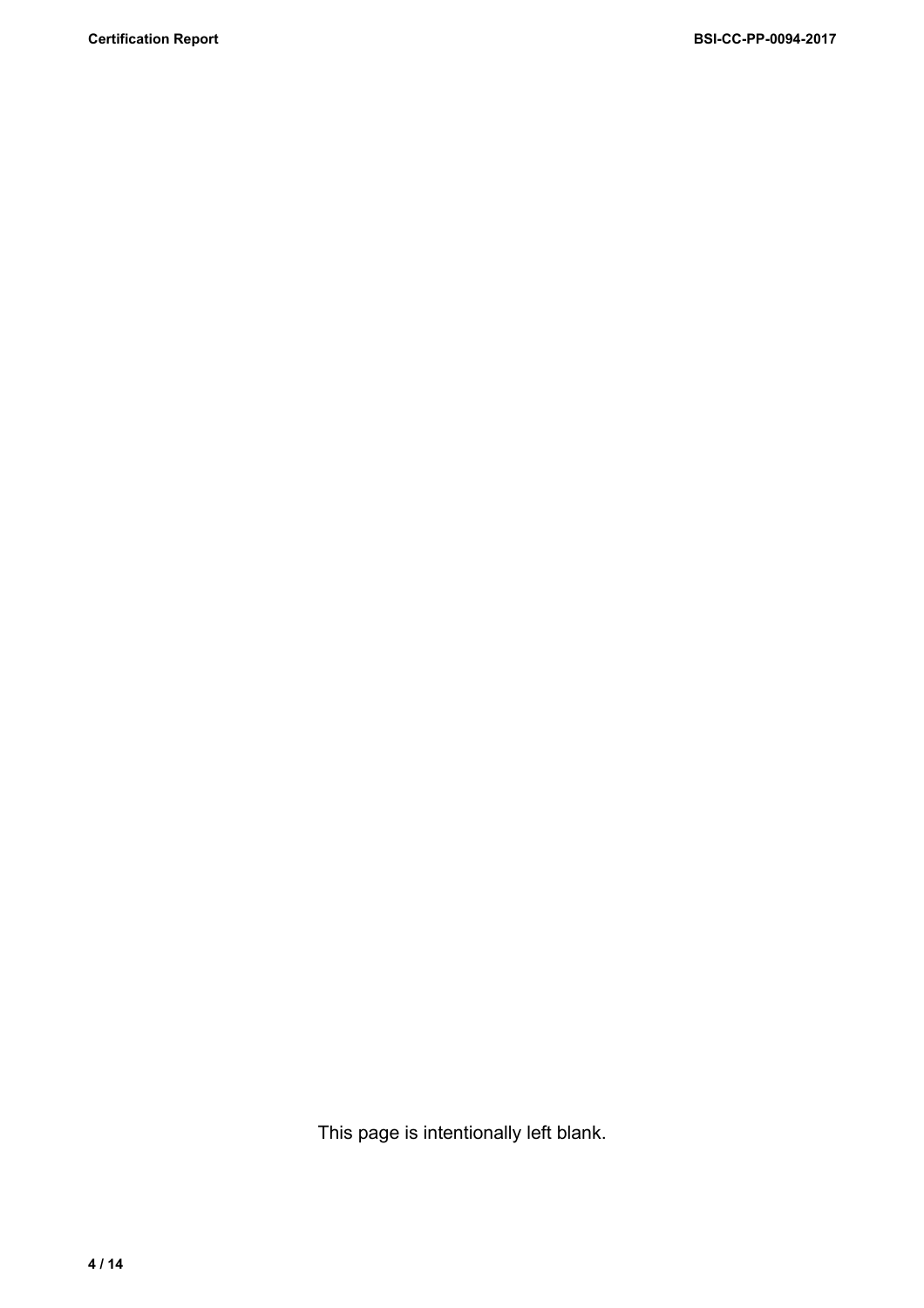### **Contents**

| 3.1 European Recognition of ITSEC/CC - Certificates (SOGIS-MRA)7 |  |
|------------------------------------------------------------------|--|
|                                                                  |  |
|                                                                  |  |
|                                                                  |  |
|                                                                  |  |
|                                                                  |  |
|                                                                  |  |
|                                                                  |  |
|                                                                  |  |
|                                                                  |  |
|                                                                  |  |
|                                                                  |  |
|                                                                  |  |
|                                                                  |  |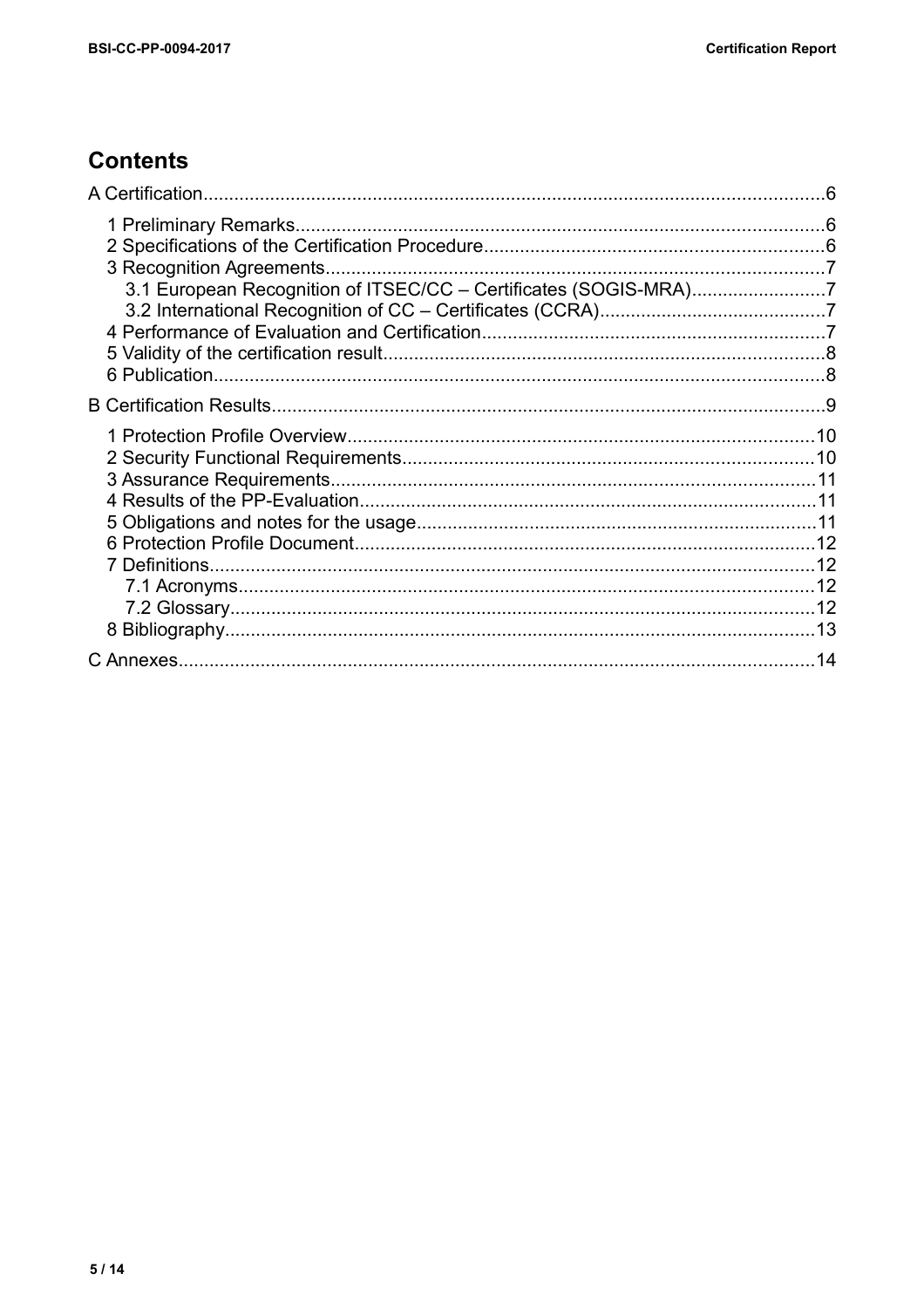## **A Certification**

#### **1 Preliminary Remarks**

Under the Act on the Federal Office for Information Security (BSIG), the Federal Office for Information Security (BSI) has the task of issuing certificates for information technology products as well as for Protection Profiles (PP).

A PP defines an implementation-independent set of IT security requirements for a category of products which are intended to meet common consumer needs for IT security. A PP claimed by a user, consumer or stakeholder for IT gives them the possibility to express their IT security needs without referring to a special product. Product certifications can be based on Protection Profiles. For products which have been certified based on a Protection Profile an individual certificate will be issued but the results from a PP certification can be re-used for the Security Target evaluation within a product evaluation when conformance to the PP has been claimed.

Certification of the Protection Profile is carried out on the instigation of the BSI or a sponsor. A part of the procedure is the technical examination (evaluation) of the Protection Profile according to Common Criteria [1]. The evaluation is normally carried out by an evaluation facility recognised by the BSI or by BSI itself. The result of the certification procedure is the present Certification Report. This report contains among others the certificate (summarised assessment) and the detailed Certification Results.

### **2 Specifications of the Certification Procedure**

The certification body conducts the procedure according to the criteria laid down in the following:

- $\bullet$  Act on the Federal Office for Information Security (BSIG)<sup>[1](#page-5-0)</sup>
- $\bullet$  BSI Certification and Approval Ordinance<sup>[2](#page-5-1)</sup>
- $\bullet$  BSI Schedule of Costs<sup>[3](#page-5-2)</sup>
- Special decrees issued by the Bundesministerium des Innern (Federal Ministry of the Interior)
- DIN EN ISO/IEC 17065 standard
- BSI certification: Scheme documentation describing the certification process (CC-Produkte) [3], including PP Certification

● BSI certification: Scheme documentation on requirements for the Evaluation Facility, its approval and licencing process (CC-Stellen) [3]

- Common Criteria for IT Security Evaluation (CC), Version 3.1[4](#page-5-3)<sup>4</sup> [1] also published as ISO/IEC 15408
- <span id="page-5-0"></span><sup>1</sup> Act on the Federal Office for Information Security (BSI-Gesetz - BSIG) of 14 August 2009, Bundesgesetzblatt I p. 2821
- <span id="page-5-1"></span><sup>2</sup> Ordinance on the Procedure for Issuance of Security Certificates and approval by the Federal Office for Information Security (BSI-Zertifizierungs- und -Anerkennungsverordnung - BSIZertV) of 17 December 2014, Bundesgesetzblatt 2014, part I, no. 61, p. 2231
- <span id="page-5-2"></span><sup>3</sup> Schedule of Cost for Official Procedures of the Bundesamt für Sicherheit in der Informationstechnik (BSI-Kostenverordnung, BSI-KostV) of 03 March 2005, Bundesgesetzblatt I p. 519
- <span id="page-5-3"></span><sup>4</sup> Proclamation of the Bundesministerium des Innern of 12 February 2007 in the Bundesanzeiger dated 23 February 2007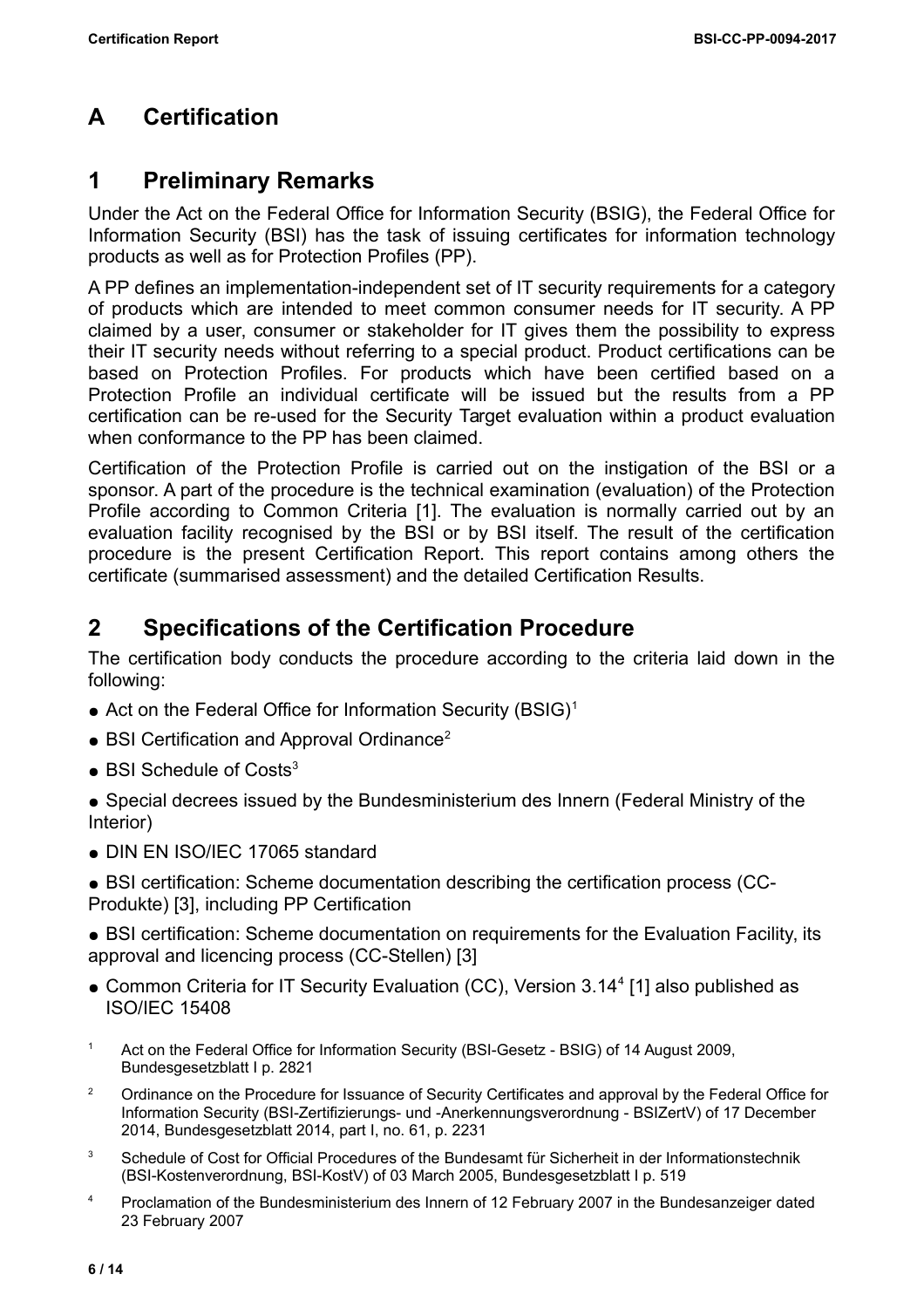- Common Methodology for IT Security Evaluation, Version 3.1 [2] also published as ISO/IEC 18045
- BSI certification: Application Notes and Interpretation of the Scheme (AIS) [4]
- Internal procedure for the issuance of a PP certificate

#### **3 Recognition Agreements**

In order to avoid multiple certification of the same Protection Profile in different countries a mutual recognition of IT security certificates - as far as such certificates are based on CC under certain conditions was agreed. Therefore, the results of this evaluation and certification procedure can be re-used by the product certificate issuing scheme in the evaluation of a Security Target within a subsequent product evaluation and certification procedure.

#### **3.1 European Recognition of ITSEC/CC – Certificates (SOGIS-MRA)**

The SOGIS-Mutual Recognition Agreement (SOGIS-MRA) Version 3 became effective in April 2010. It defines the recognition of certificates for IT-Products at a basic recognition level up to and including Common Criteria (CC) Evaluation Assurance Levels EAL 4 and ITSEC Evaluation Assurance Levels E 3 (basic), and in addition at higher recognition levels for IT-Products related to certain technical domains only. In addition, certificates issued for Protection Profiles based on Common Criteria are part of the recognition agreement.

The SOGIS-MRA logo printed on the certificate indicates that it is recognised under the terms of this agreement by the nations involved.

Details on recognition, technical domains and the agreement itself can be found at http://www.sogisportal.eu

#### **3.2 International Recognition of CC – Certificates (CCRA)**

The international Common Criteria Recognition Arrangement (CCRA) became effictive in September 2014 in its current version. It defines the recognition of certificates for ITproducts based on collaborative Protection Profiles (cPP) (exact use), CC certificates based on assurance components up to and including EAL 2 or the assurance family Flaw Remediation (ALC\_FLR) and CC certificates for Protection Profiles and for collaborative Protection Profiles (cPP). In certain cases certificates issued during a transition period until September 2017 are recognised up to EAL 4.

The Common Criteria Recognition Arrangement logo printed on the certificate indicates that this certification is recognised under the terms of this agreement by the nations involved.

Details on recognition and the agreement itself can be found at http://www.commoncriteriaportal.org.

#### **4 Performance of Evaluation and Certification**

The certification body monitors each individual evaluation to ensure a uniform procedure, a uniform interpretation of the criteria and uniform ratings.

The PP Digital Tachograph - Vehicle Unit (VU PP), Version 1.0 has undergone the certification procedure at BSI.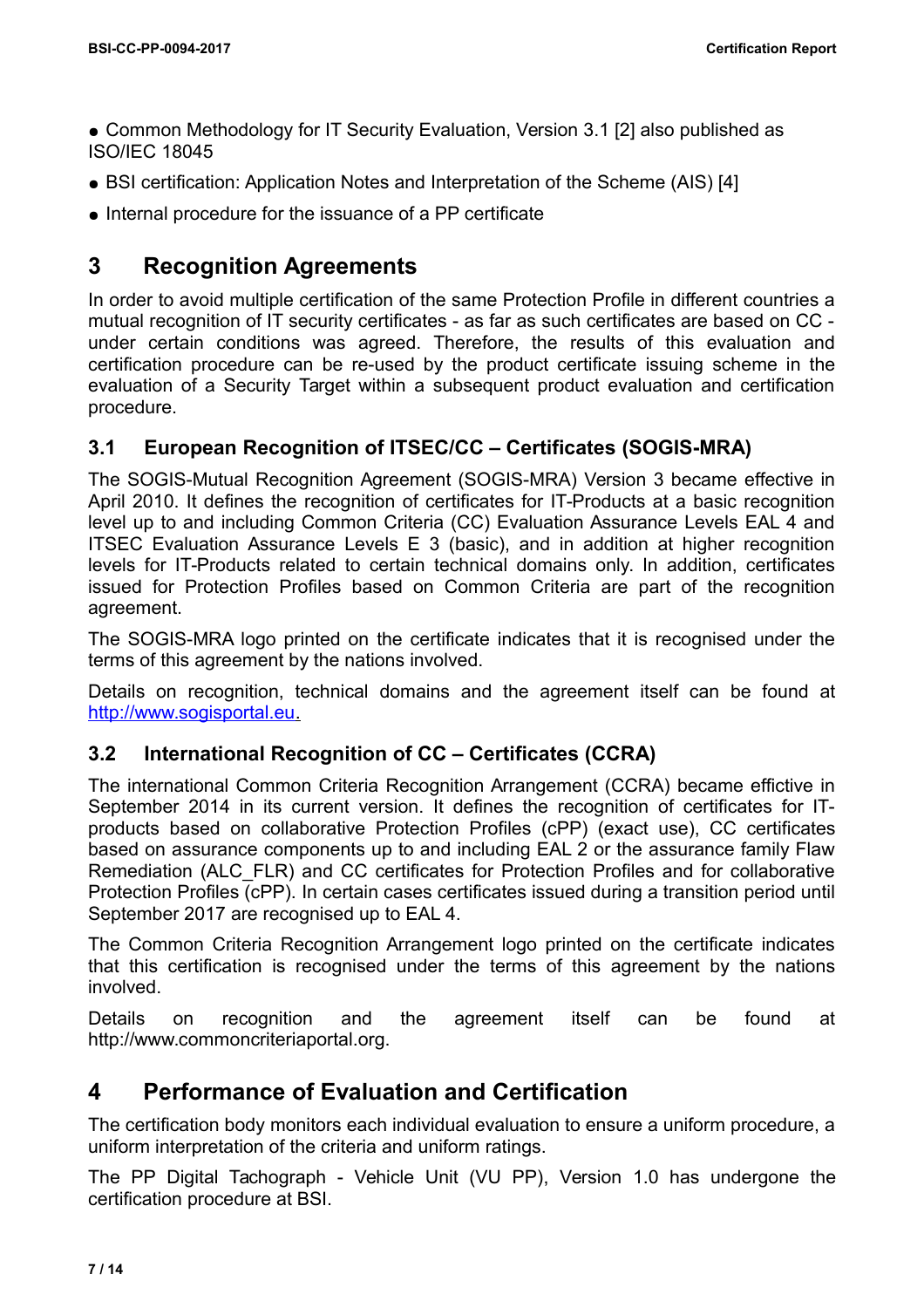The evaluation of the PP Digital Tachograph - Vehicle Unit (VU PP), Version 1.0 was conducted by the ITSEF T-Systems GEI. The evaluation was completed on 12 May 2017. The ITSEF T-Systems GEI is an evaluation facility (ITSEF)<sup>[5](#page-7-0)</sup> recognised by the certification body of BSI.

For this certification procedure the sponsor and applicant is: European Commission - Joint Research Centre.

The certification is concluded with the comparability check and the production of this Certification Report. This work was completed by the BSI.

#### **5 Validity of the certification result**

This Certification Report only applies to the version of the Protection Profile as indicated.

In case of changes to the certified version of the Protection Profile, the validity can be extended to new versions and releases, provided the sponsor applies for assurance continuity (i.e. re-certification or maintenance) of the modified Protection Profile, in accordance with the procedural requirements, and the evaluation does not reveal any security deficiencies.

For the meaning of the CC concepts and terms please refer to CC [1] Part 1 for the concept of PPs, to CC [1] Part 2 for the definition of Security Functional Requirements components (SFR) and to CC [1] Part 3 for the definition of the Security Assurance Components, for the class AVA Vulnerability assessment and for the cross reference of Evaluation Assurance Levels (EALs) and assurance components.

The validity of this certificate ends as outlined on the certificate. The applicant and the sponsor of this certificate are recommended to review the technical content of the Protection Profile certified according to the evolvement of the technology and of the intended operational environment of the type of product concerned as well as according to the evolvement of the evaluation criteria. Such review should result in an update and a recertification of the Protection Profile accordingly. Typically, technical standards are reviewed on a five years basis.

The limitation of validity of this PP certificate does not necessarily impact the validity period of a product certificate referring to this Protection Profile, but the certification body issuing a product certificate based on this Protection Profile should take it into its consideration on validity.

### **6 Publication**

The PP Digital Tachograph - Vehicle Unit (VU PP), Version 1.0 has been included in the BSI list of the certified Protection Profiles, which is published regularly (see also Internet: https://www.bsi.bund.de and [5]). Further information can be obtained from BSI-Infoline +49 228 9582-111.

The Certification Report may be obtained in electronic form at the internet address stated above.

<span id="page-7-0"></span><sup>5</sup> Information Technology Security Evaluation Facility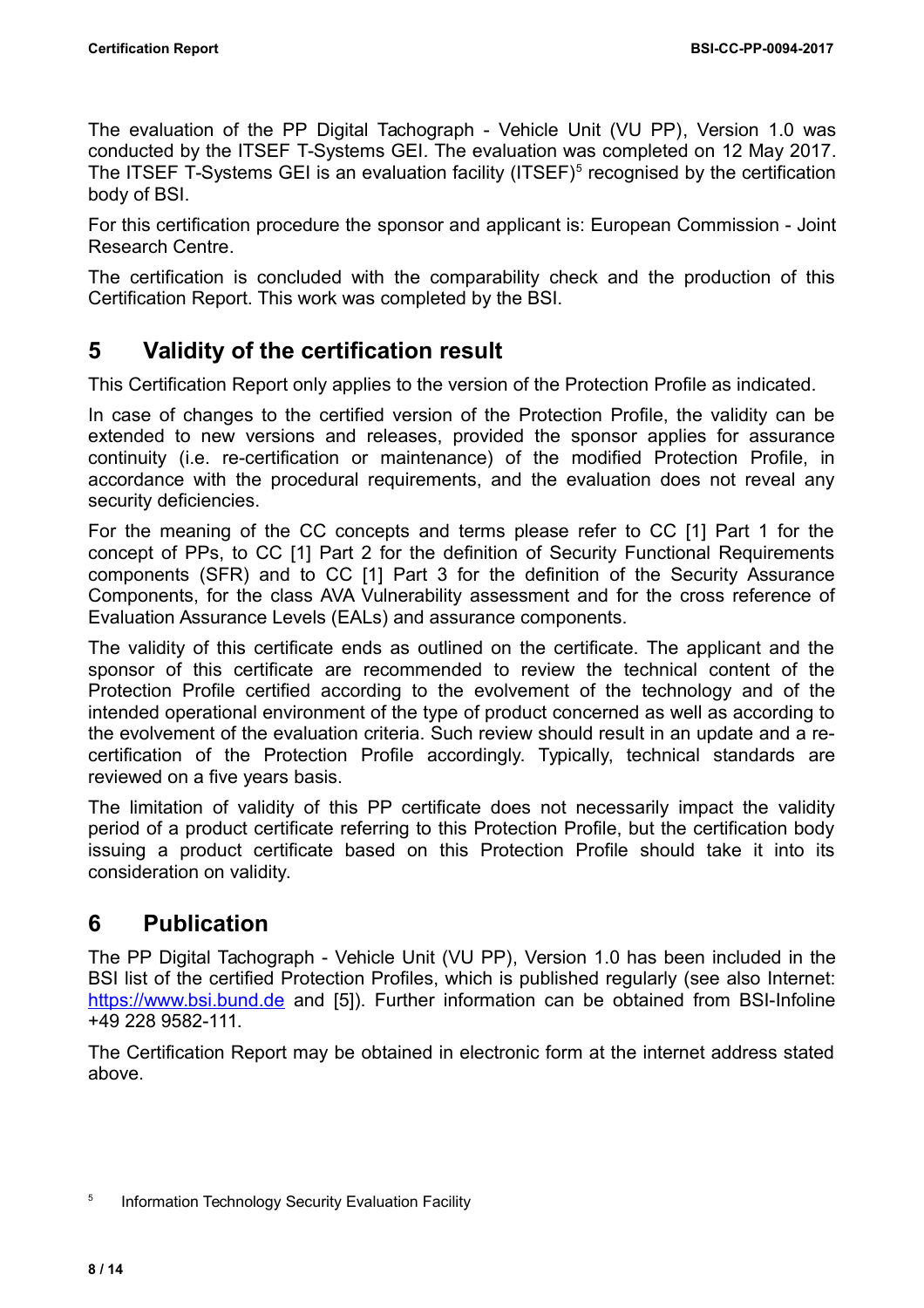#### **B Certification Results**

The following results represent a summary of

- the certified Protection Profile,
- the relevant evaluation results from the evaluation facility, and
- complementary notes and stipulations of the certification body.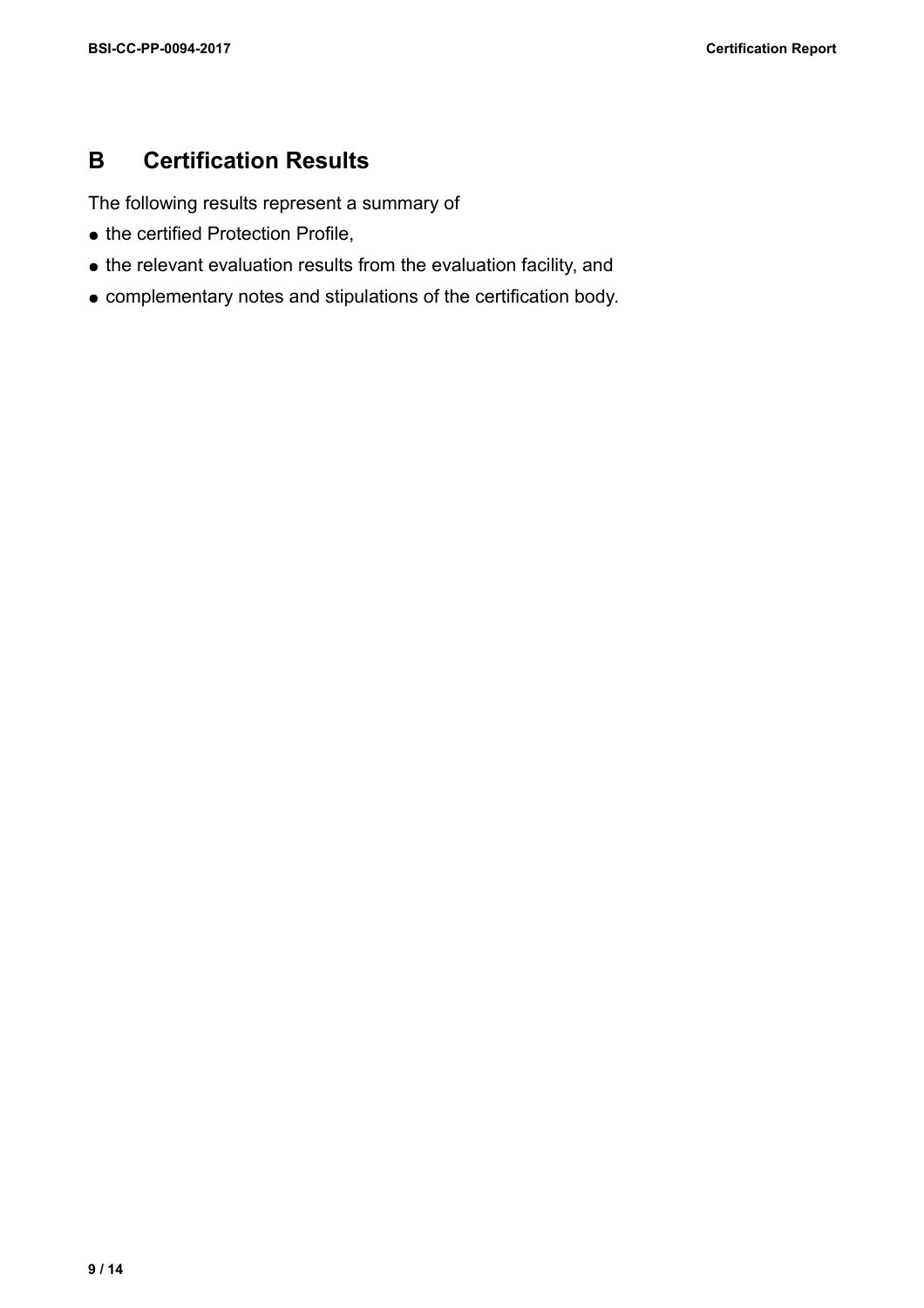#### **1 Protection Profile Overview**

The Protection Profile Digital Tachograph - Vehicle Unit (VU PP), Version 1.0 [7] is established by the European Commission as a basis for the development of Security Targets in order to perform a certification of an IT product, the Target of Evaluation (TOE).

The TOE is a *second-generation Vehicle Unit* (VU) in the sense of Annex 1C of Commission Implementing Regulation (EU) 2016/799 of 18 March 2016 implementing Regulation (EU) 165/2014 of the European Parliament and of the Council [8], intended to be installed in road transport vehicles. Its purpose is to record, store, display, print and output data related to driver activities. The VU records and stores user activities data in its internal data memory. It also records user activities data in tachograph cards. The VU outputs data to display, printer and external devices.

The TOE is connected to a motion sensor from which it obtains the vehicle's motion data. Information from the motion sensor is corroborated by vehicle motion information derived from a GNSS receiver, and optionally by other sources independent of the motion sensor.

The TOE may be connected to

- an external remote early detection facility (a DSRC communication module), to allow remote early detection equipment to detect possible manipulation or misuse of the VU, and to
- an external GNSS facility, to allow for recording of the position of the vehicle at certain points during the daily working period, and providing a second source of vehicle motion information.

The assets to be protected by a TOE claiming conformance to this PP are defined in the Protection Profile [7], chapter 3.1. Based on these assets the security problem definition is defined in terms of assumptions, threats and organisational security policies. This is outlined in the Protection Profile [7], chapter 3.2, 3.3. and 3.4.

These assumptions, threats and organisational security policies are split into security objectives to be fulfilled by a TOE claiming conformance to this PP and security objectives to be fulfilled by the operational environment of a TOE claiming conformance to this PP. These objectives are outlined in the PP [7], chapter 4.

The Protection Profile [7] requires a Security Target based on this PP or another PP claiming this PP to fulfil the CC requirements for strict conformance.

To support proper and consistent usage of the PP, it is supplemented by the Supporting Document [8].

### **2 Security Functional Requirements**

Based on the security objectives to be fulfilled by a TOE claiming conformance to this PP the security policy is expressed by the set of security functional requirements (SFR) to be implemented by a TOE. It covers the following issues:

- Protection of the data memory in such a way as to prevent unauthorised access to and manipulation of the data and detecting any such attempts,
- Protection of the confidentiality, integrity and authenticity of data exchanged between the motion sensor and the vehicle unit,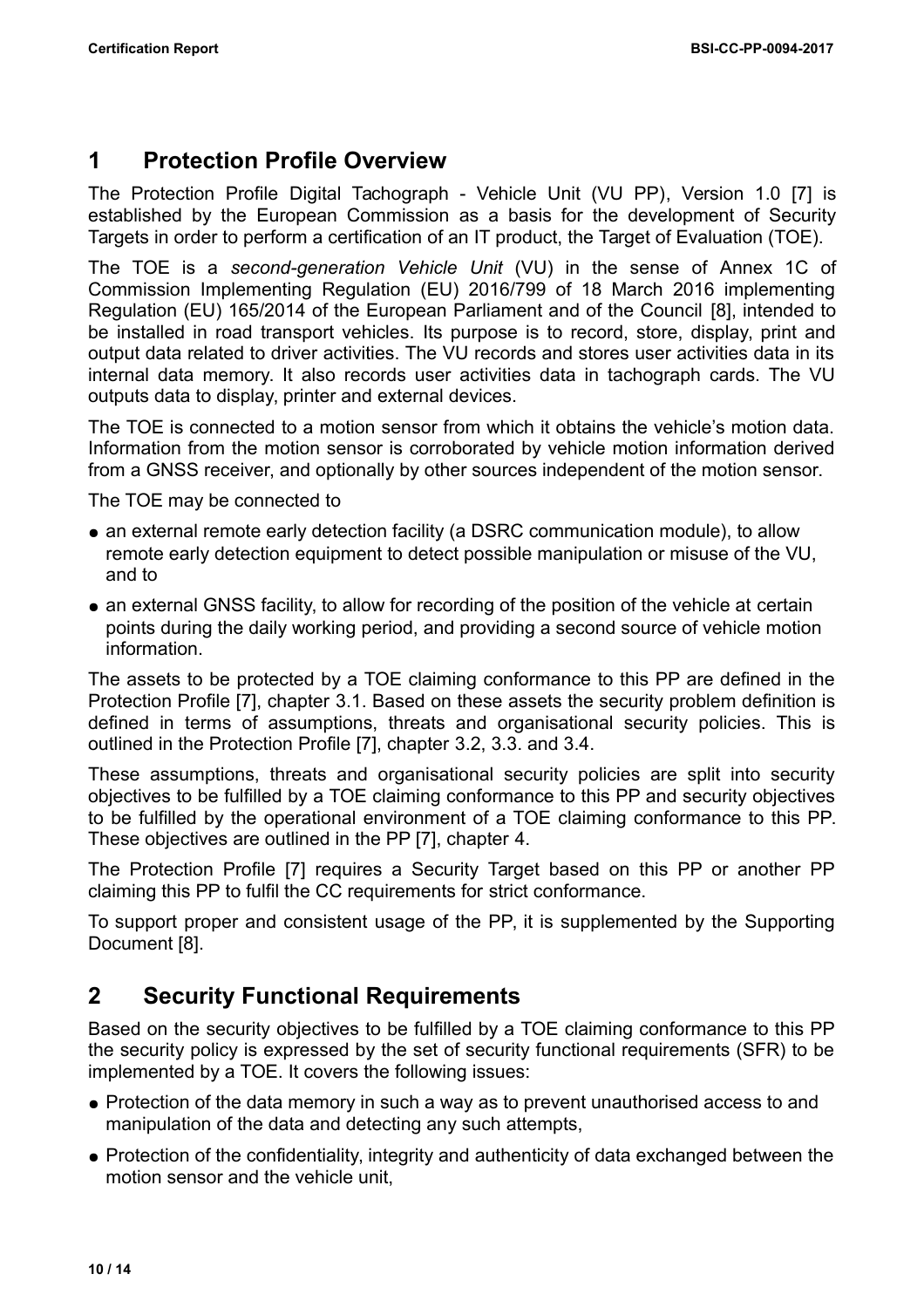- Protection of the integrity, authenticity and, where applicable, confidentiality of data exchanged between the vehicle unit and the tachograph cards.
- Protection of the integrity and authenticity of data exchanged between the vehicle unit and the external GNSS facility, if and only if the TOE is connected to an EGF,
- Protection of the confidentiality, integrity and authenticity of data output through the remote early detection communication for control purposes, and
- Protection of the integrity, authenticity and non-repudiation of data downloaded.

These TOE security functional requirements are outlined in the PP [7], chapter 6.1. They are selected from Common Criteria Part 2 and some of them are newly defined. Thus the SFR claim is called:

Common Criteria Part 2 extended

#### **3 Assurance Requirements**

The TOE security assurance package claimed in the Protection Profile is based entirely on the assurance components defined in part 3 of the Common Criteria. Thus, this assurance package is called:

> Common Criteria Part 3 conformant EAL 4 augmented by ATE\_DPT.2 and AVA\_VAN.5

(for the definition and scope of assurance packages according to CC see [1], part 3 for details).

#### **4 Results of the PP-Evaluation**

The Evaluation Technical Report (ETR) [6] was provided by the ITSEF according to the Common Criteria [1], the Methodology [2], the requirements of the Scheme [3] and all Application Notes and Interpretations of the Scheme (AIS) [4] as relevant for the TOE.

As a result of the evaluation the verdict PASS is confirmed for the assurance components of the class APE.

The following assurance components were used:

APE\_INT.1 PP introduction APE CCL.1 Conformance claims APE\_SPD.1 Security problem definition APE\_OBJ.2 Security objectives APE\_ECD.1 Extended components definition APE\_REQ.2 Derived security requirements

The results of the evaluation are only applicable to the Protection Profile as defined in chapter 1.

#### **5 Obligations and notes for the usage**

The following aspects need to be fulfilled when using the Protection Profile:

• The Protection Profile contains application notes, the author of a product specific security target needs to consider

• Usage of the Supporting Document [8]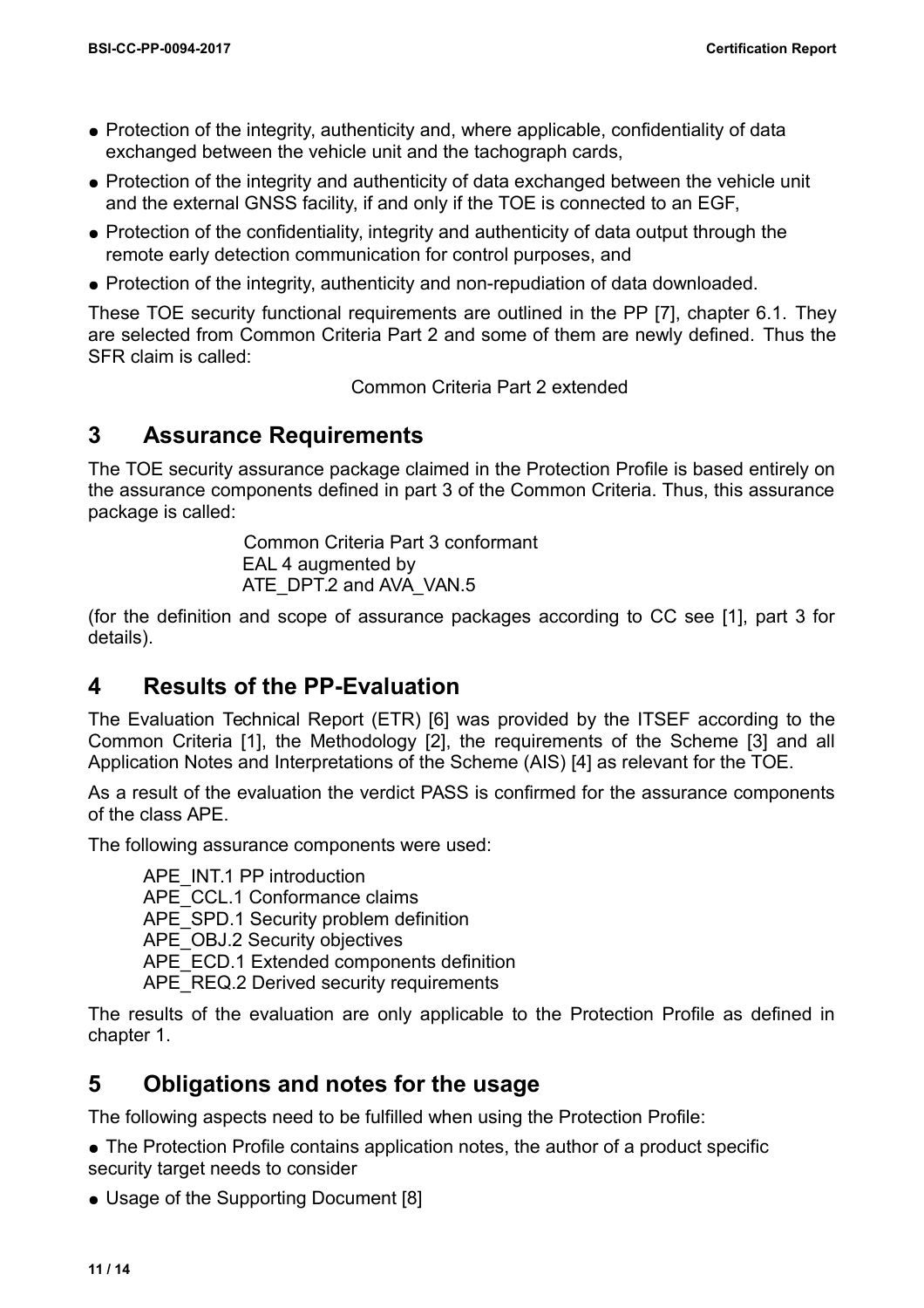### **6 Protection Profile Document**

The Protection Profile Digital Tachograph - Vehicle Unit (VU PP), Version 1.0 [7] is being provided within a separate document as Annex A of this report.

### **7 Definitions**

#### **7.1 Acronyms**

| <b>AIS</b>   | Application Notes and Interpretations of the Scheme                                                             |
|--------------|-----------------------------------------------------------------------------------------------------------------|
| <b>BSI</b>   | Bundesamt für Sicherheit in der Informationstechnik / Federal Office for<br>Information Security, Bonn, Germany |
| <b>BSIG</b>  | BSI-Gesetz / Act on the Federal Office for Information Security                                                 |
| <b>CCRA</b>  | <b>Common Criteria Recognition Arrangement</b>                                                                  |
| cc           | <b>Common Criteria for IT Security Evaluation</b>                                                               |
| <b>CEM</b>   | Common Methodology for Information Technology Security Evaluation                                               |
| <b>EAL</b>   | <b>Evaluation Assurance Level</b>                                                                               |
| <b>EGF</b>   | <b>External GNSS Facility</b>                                                                                   |
| <b>ETR</b>   | <b>Evaluation Technical Report</b>                                                                              |
| IT           | <b>Information Technology</b>                                                                                   |
| <b>ITSEC</b> | Information Technology Security Evaluation Criteria                                                             |
| <b>ITSEF</b> | Information Technology Security Evaluation Facility                                                             |
| <b>MS</b>    | <b>Motion Sensor</b>                                                                                            |
| <b>PP</b>    | <b>Protection Profile</b>                                                                                       |
| <b>SAR</b>   | <b>Security Assurance Requirement</b>                                                                           |
| <b>SF</b>    | <b>Security Function</b>                                                                                        |
| <b>SFP</b>   | <b>Security Function Policy</b>                                                                                 |
| <b>SFR</b>   | <b>Security Functional Requirement</b>                                                                          |
| <b>ST</b>    | <b>Security Target</b>                                                                                          |
| <b>TC</b>    | <b>Tachograph Card</b>                                                                                          |
| <b>TOE</b>   | <b>Target of Evaluation</b>                                                                                     |
| <b>TSF</b>   | <b>TOE Security Functionality</b>                                                                               |
| VU           | <b>Vehicle Unit</b>                                                                                             |

#### **7.2 Glossary**

**Augmentation** - The addition of one or more requirement(s) to a package.

**Extension** - The addition to an ST or PP of functional requirements not contained in part 2 and/or assurance requirements not contained in part 3 of the CC.

**Formal** - Expressed in a restricted syntax language with defined semantics based on wellestablished mathematical concepts.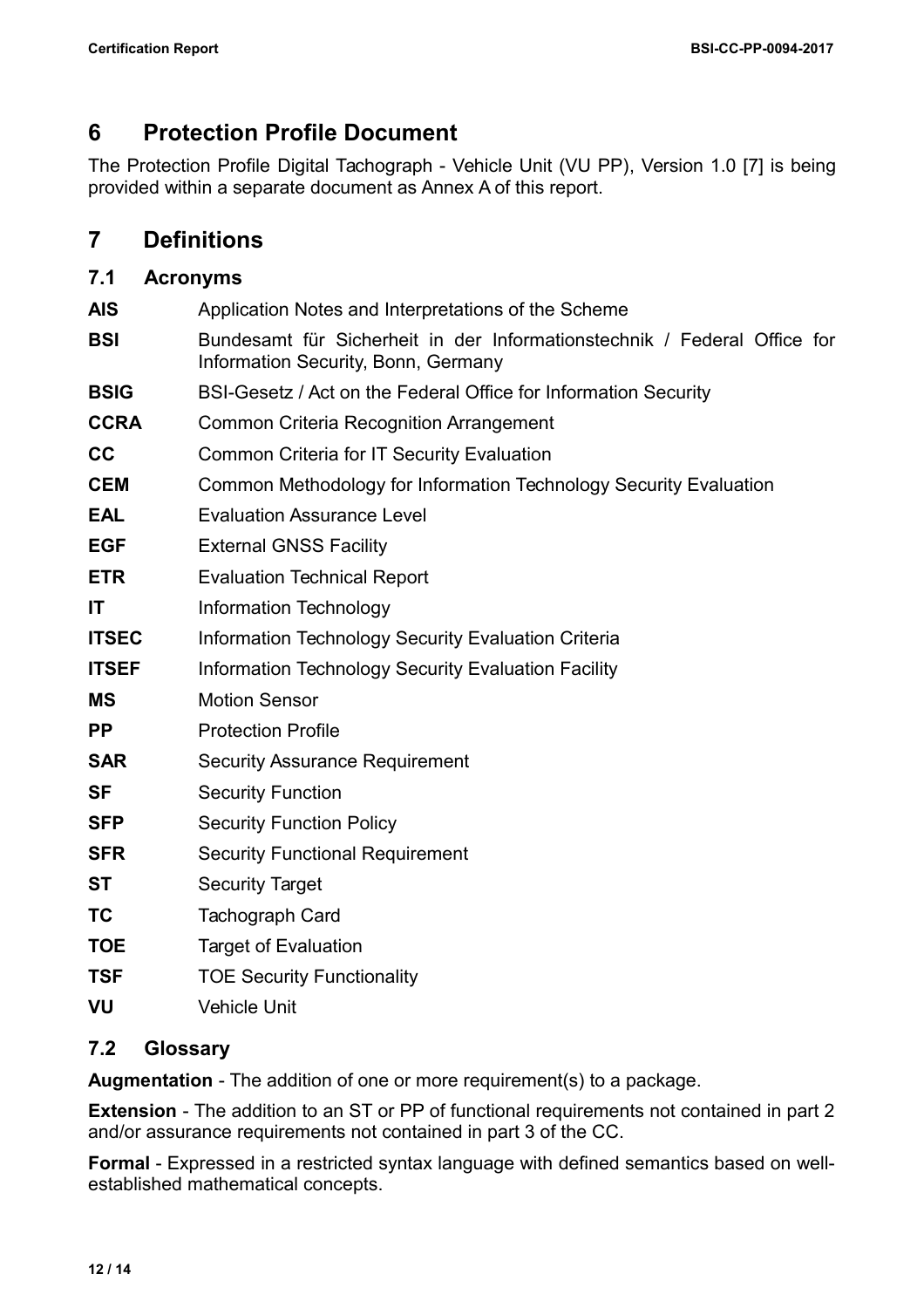**Informal** - Expressed in natural language.

**Object** - A passive entity in the TOE, that contains or receives information, and upon which subjects perform operations.

**Protection Profile** - An implementation-independent statement of security needs for a TOE type.

**Security Target** - An implementation-dependent statement of security needs for a specific identified TOE.

**Semiformal** - Expressed in a restricted syntax language with defined semantics.

**Subject** - An active entity in the TOE that performs operations on objects.

**Target of Evaluation** - A set of software, firmware and/or hardware possibly accompanied by guidance.

**TOE Security Functionality** - Combined functionality of all hardware, software, and firmware of a TOE that must be relied upon for the correct enforcement of the SFRs.

#### **8 Bibliography**

- [1] Common Criteria for Information Technology Security Evaluation, Version 3.1, Part 1: Introduction and general model, Revision 4, September 2012 Part 2: Security functional components, Revision 4, September 2012 Part 3: Security assurance components, Revision 4, September 2012 [http://www.commoncriteriaportal.org](http://www.commoncriteriaportal.org/)
- [2] Common Methodology for Information Technology Security Evaluation (CEM), Evaluation Methodology, Version 3.1, Revision 4, September 2012 [http://www.commoncriteriaportal.org](http://www.commoncriteriaportal.org/)
- [3] BSI certification: Scheme documentation describing the certification process (CC-Produkte) and Scheme documentation on requirements for the Evaluation Facility, approval and licencing (CC-Stellen), https://www.bsi.bund.de/zertifizierung
- [4] Application Notes and Interpretations of the Scheme (AIS) as relevant for the TOE<sup>[6](#page-12-0)</sup>.
- [5] German IT Security Certificates (BSI 7148), periodically updated list published also on the BSI Website
- [6] Evaluation Technical Report, Version 1.0, 10 May 2017, Evaluation Technical Report BSI-CC-PP-0094 Evaluation Assurance Level EAL4+, T-Systems GEI GmbH (confidential document)
- [7] Protection Profile Digital Tachograph Vehicle Unit (VU PP), BSI-CC-PP-0094, Version 1.0, 9 May 2017, European Commission, DG JRC – Directorate E – Space, Security and Migration Cyber and Digital Citizens' Security Unit E3
- [8] Commission Implementing Regulation (EU) 2016/799 of 18 March 2016 implementing Regulation (EU) 165/2014 of the European Parliament and of the Council laying down the requirements for the construction, testing, installation, operation and repair of tachographs and their components, Annex 1C, <http://eur-lex.europa.eu/legal-content/EN/TXT/?uri=CELEX%3A32016R0799>

• AIS 32, Version 7, CC-Interpretationen im deutschen Zertifizierungsschema

<span id="page-12-0"></span><sup>6</sup> specially